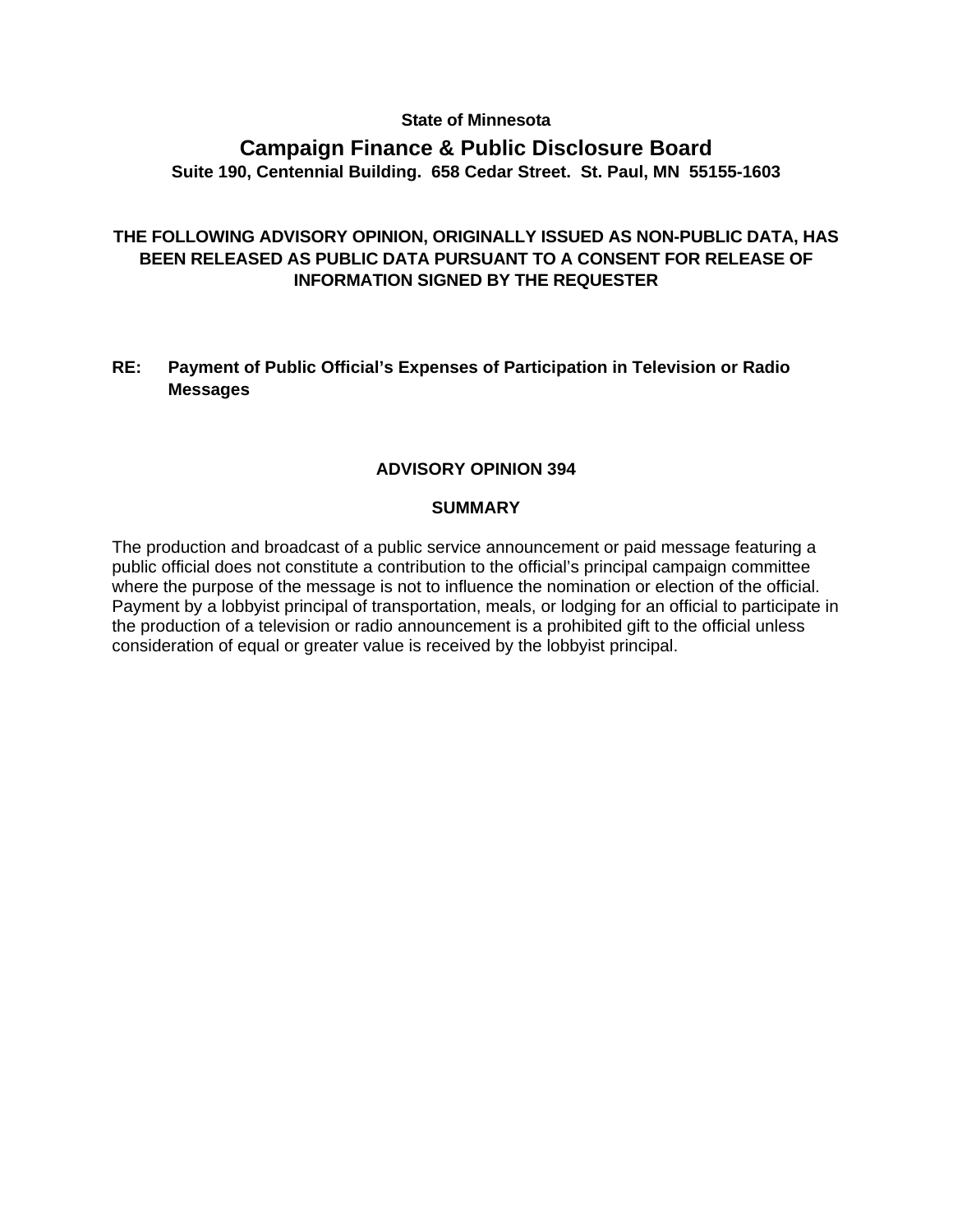## **State of Minnesota**

# **Campaign Finance & Public Disclosure Board Suite 190, Centennial Building. 658 Cedar Street. St. Paul, MN 55155-1603**

## **THIS ADVISORY OPINION IS NONPUBLIC DATA under Minn. Stat. § 10A.02, subd. 12(b)**

Issued to: Karen Janisch, General Counsel to the Governor Office of Governor Tim Pawlenty 130 State Capitol 75 Rev. Dr. Martin Luther King, Jr. Blvd. St. Paul, MN 55155

## **RE: Public Official's Participation in Public Service Announcements**

## **ADVISORY OPINION 394**

#### **SUMMARY**

Where consideration of equal or greater value is received by a provider of services, those services do not constitute a gift to the recipient. The production and broadcast of a public service announcement or paid educational message featuring a public official does not constitute a contribution to the official's principal campaign committee where the purpose of the message is not to influence the nomination or election of the official.

#### **FACTS**

As the legal representative for Governor Tim Pawlenty, you ask the Campaign Finance and Public Disclosure Board (the "Board"), for an advisory opinion based on the following facts presented in the request or in subsequent communication with Board staff:

- 1. As a public official, the Governor receives requests to appear in public service announcements or other types of radio or television spots produced and aired by nonstate entities.
- 2. These requests may ask the Governor to participate in a public service announcement related to a charitable cause or to appear in a television or radio spot promoting education or awareness about a matter of public concern or a public policy issue. The spots that are produced may be aired without charge as public service announcements or may require payment to the media outlet and air as paid messages. The messages produced are referred to hereinafter as "spots" or "production(s)" whether they are public service announcements or paid messages.
- 3. The requests for the Governor's participation are made to the Governor's official office. All activity related to the Governor's participation would be handled by the Governor's office without direction or control from the Governor's principal campaign committee.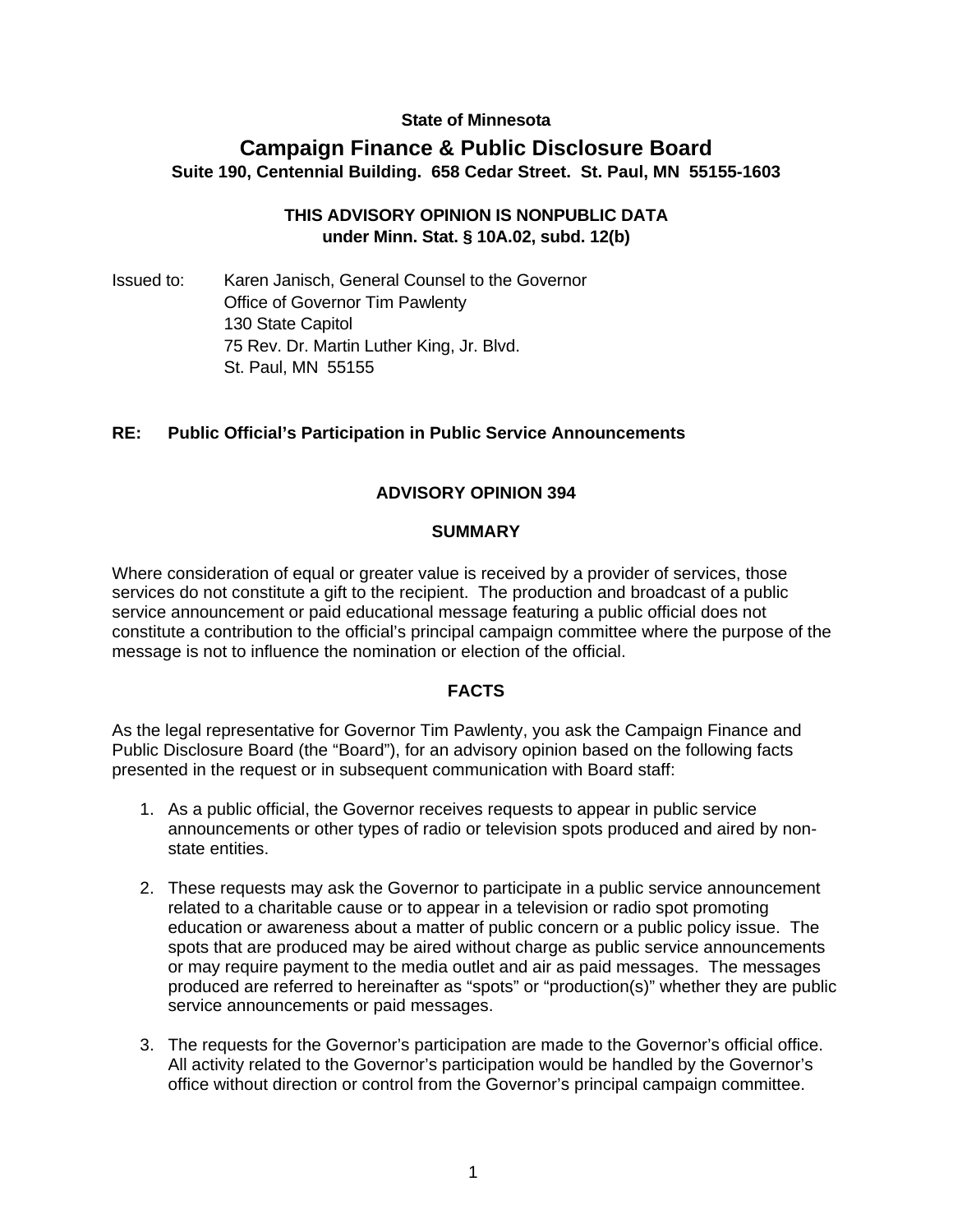- 4. The Governor's participation in these spots is in his capacity as Governor of Minnesota, not in his capacity as a private citizen.
- 5. If the Governor is required to travel to the location of the production, the Governor's office attempts to schedule the production at a time when the Governor will already be at the location on other business. However, it is possible that the Governor could accept a request to appear in a production that would require travel solely for that purpose.
- 6. It is the policy of the Governor's Office that the state not incur any expenses directly related to the Governor's appearance in a production. For that reason, if such expenses are incurred, the producer is required to pay them, either directly to the providers of the services or by means of reimbursement to the Office of the Governor.
- 7. The producers do not pay any expenses of the Governor not directly related to the Governor's appearance in the production.
- 8. No honoraria or appearance fee is paid either to the Governor or the state for the Governor's appearance in a production.

## **INTRODUCTION**

You present three scenarios for Board consideration. With respect to each scenario, you ask the Board's opinion on the following questions:

- **1.** Does any aspect of the transaction result in a contribution to the principal campaign committee of the Governor?
- 2. If the producer of the spot is a lobbyist or lobbyist principal, does the producer's payment of the Governor's expenses of participating in the production constitute a prohibited gift under Minnesota Statutes, Section 10A.071?
- 3. Does the described activity raise other issues or potential violations under Minnesota Statutes Chapter 10A?

# **SCENARIO ONE Public Service Announcements for a Charitable Cause**

The Governor receives requests from charitable non-profit groups asking that he appear in television or radio public service announcements. The Governor's reason for appearing in such spots would be to promote matters such as volunteerism, charitable actions, and public awareness or action relating to public issues. The decision to create the spot, its subject matter, and the airing of the spot would be determined by the charitable organization and the media outlets it uses.

If the Governor's office agrees to participate, the Governor would be made available to record the spot and approve or otherwise prepare the script for the spot. All production costs or costs related to airing the spot, if any, would be borne by the requesting entity and/or the media outlets airing the public service announcement.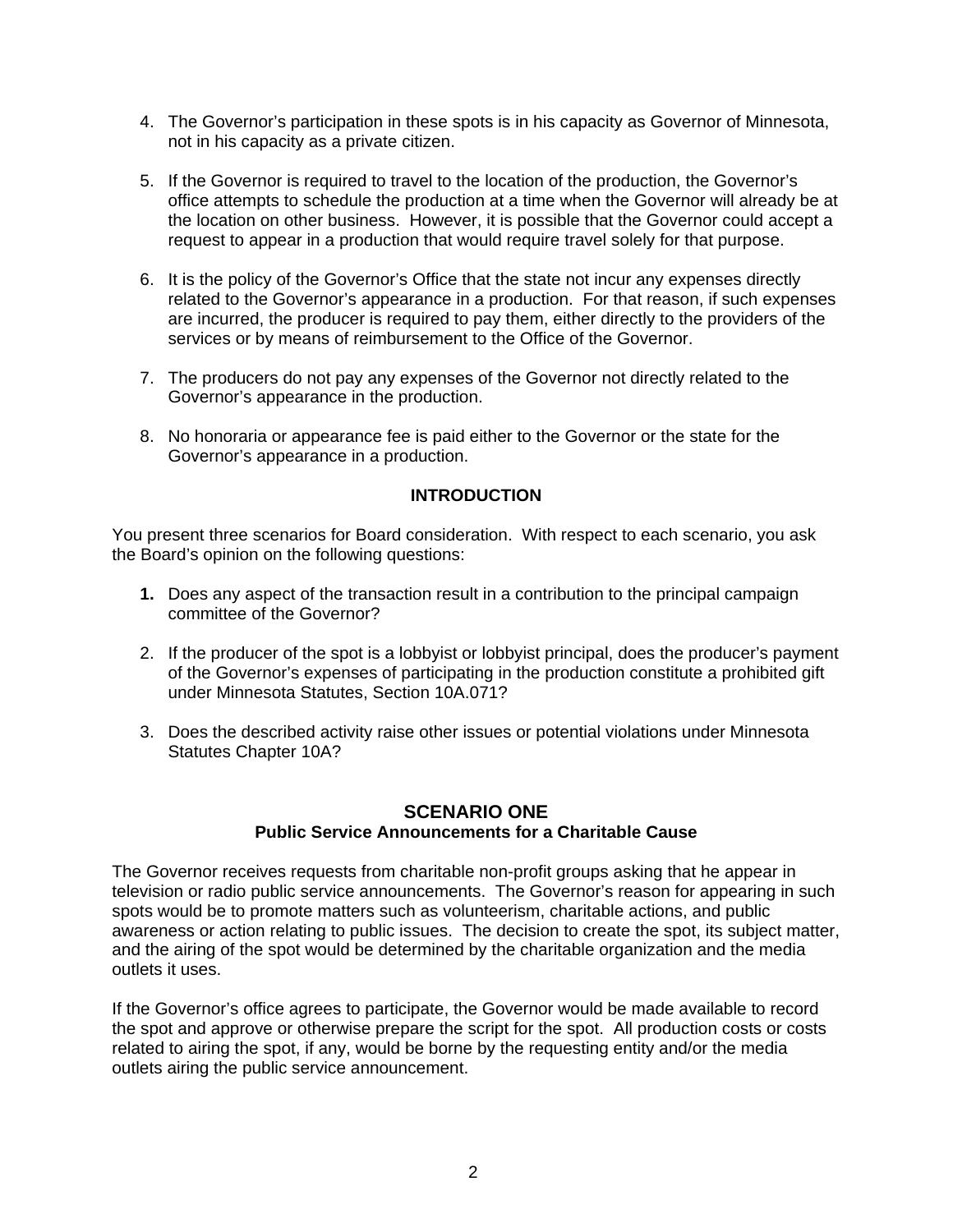#### **SCENARIO TWO**

## **Request to a National Organization to Have the Public Official Participate in Radio or Television Spots Providing Education on Public Policy Issues.**

The Governor is the leader of a national organization of state officials. As part of his leadership duties he is pursuing a national initiative to promote clean energy actions across the states. A commercial cable television group has approached the national organization with a request that the Governor participate in a series of public service announcements that tie in with the Governor's initiative. For example, the announcements might include educational spots on clean energy options, energy conservation, or environmentally friendly lifestyle choices.

The commercial television channel will pay all production costs and the spots will be aired on the groups cable channels. The content will be determined by the producers, the national organization, and the Governor.

#### **SCENARIO THREE Request to Participate in an Environmental Public Policy Advertisement.**

A national non-profit environmental group wishes to produce one or more television spots, each of which would feature governors of various states from both major political parties. These spots would not be public service announcements, but would be paid-for advertisements sponsored and paid for by the group. The spots would promote state level legislative action and federal legislative action on environmental issues, climate change, clean energy, alternative fuels, and similar subjects.

The group engages in federal lobbying but does not presently conduct any Minnesota lobbying, as defined in Minnesota Statutes Chapter 10A.

The national group would produce the spots and provide the content, subject to input from the participating governors, and would decide when and where the spots will run. The spots may be run in several states, including Minnesota and states not represented by the participating governors.

The Governor's intent in participating would be to promote the issues of public concern and raise awareness that state level actions can create positive changes for all states. It is possible that a spot might ask listeners to contact their legislators concerning legislative action supporting the subjects being promoted.

## **Introduction**

The requestor presents three scenarios and asks three questions about each scenario, all as described above. Although the three scenarios present variations on the same theme, the Board does not find any differences in them that would result in a different legal conclusion under Minnesota Statutes Chapter 10A, the Ethics in Government Act, which the Board administers. Therefore, the Board considers the three scenarios together.

In each scenario, the Governor will participate in the production of a form of advocacy message that may involve charitable, environmental, or policy issues. In no case is the Governor's principal campaign committee involved.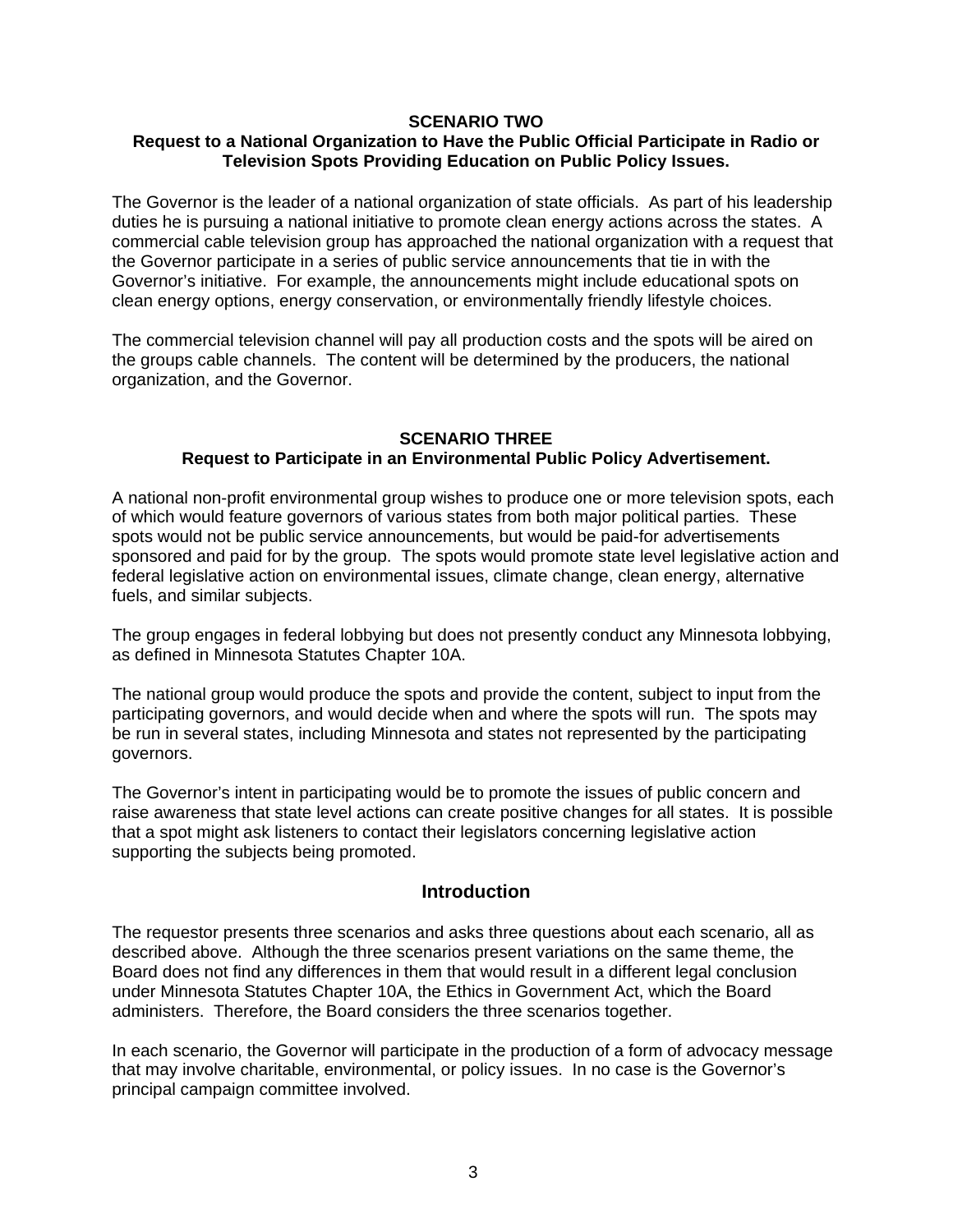For the purposes of this Opinion, the Board assumes the following to be true in each case:

(1) the costs of reasonable travel, lodging, and meals for the Governor directly related to and required for his participation the production are paid by the producer, either directly to the providers or by reimbursement to the state;

(2) the producer does not pay any expenses of the Governor beyond those reasonable expenses directly related to and required for his participation in the production; and

(3) in no case does the state or the Governor receive any payment or honorarium for the Governor's participation in the production.

## **Issue One**

## **Does any aspect of the transaction result in a contribution to the principal campaign committee of the Governor?**

Services paid for by a third party that benefit a candidate may under certain circumstances be an "approved expenditure" under Minnesota Statutes Chapter 10A. An approved expenditure is a donation in kind to the candidate's principal campaign committee.

An "approved expenditure" is an expenditure made by a third party for the benefit of a candidate with the approval of the candidate. Minn. Stat. §10A.01, subd. 4. Because an approved expenditure is a specific type of "expenditure" or "campaign expenditure", it must meet the requirements of that definition as well.

Minnesota Statutes, Section 10A.01, subd. 9, defines "Campaign expenditure" or "expenditure" as a payment or purchase "made or incurred for the purpose of influencing the nomination or election of a candidate . . .".

The spots under consideration include those designed to promote charitable goals such as volunteerism or general charitable actions. They may involve educational messages or calls to action on matters such as the environment or energy issues. They may discuss public policy or public issues of the day and may advocate for those issues. They may even urge listeners to contact public officials in regard to these issues.

Nothing in the general or specific descriptions of the various spots, the production process, or the relationship of the parties suggests that the purpose of the spots is to influence the nomination or election of the Governor to any state office.

The Board recognizes that any positive public exposure may have some effect on an individual's chance of being elected. However, this possible collateral effect under the facts presented is not sufficient bring the productions within the scope of speech that is considered to be for the purpose of influencing the nomination or election of a candidate.

#### **Issue Two**

**If the producer of the spot is a lobbyist or lobbyist principal, does the producer's payment of the Governor's expenses of participating in the production constitute a prohibited gift under Minnesota Statutes, Section 10A.071?**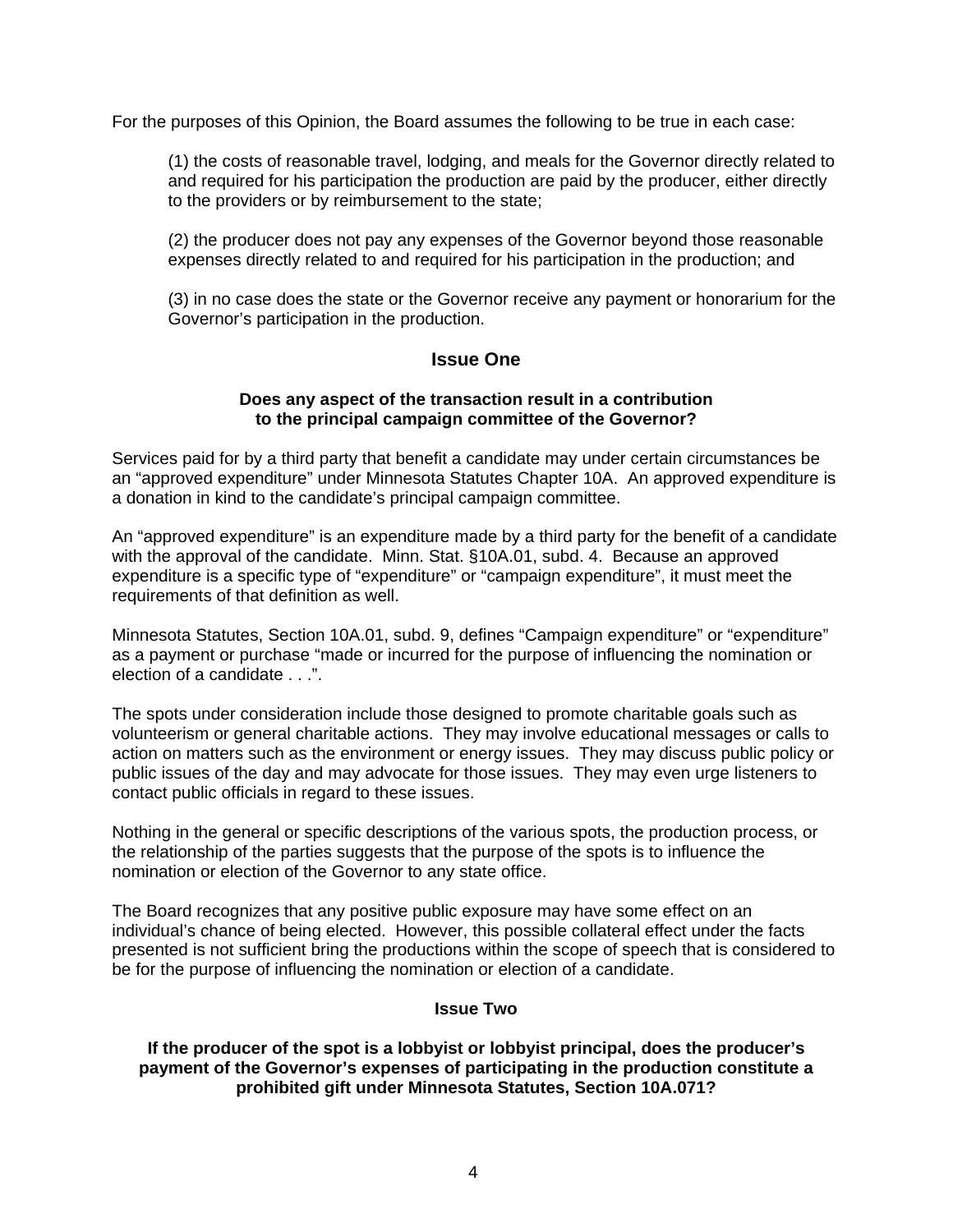#### **Opinion**

Minnesota Statutes, Section 10A.071, generally prohibits gifts from lobbyists and lobbyist principals to Minnesota public officials, including the Governor. In determining whether any set of facts results in a prohibited gift to an official, the Board considers whether the item in question is a gift and, if so, whether any exceptions to the general prohibition of §10A.071, remove it from the prohibition.

In the scenarios under review, the gift, if there is one, is the provision of transportation, meals, and lodging required to enable the Governor to participate in production of public service announcements or paid informational announcements. Section 10A.071 includes "services" among the items that may be gifts. Minn. Rules, Chapter 4512, section 4512.0100, subp. 3, clarifies that meals may also be a gift. The Board concludes that the services of travel and lodging and the provision of meals are items which may be prohibited under Section 10A.071.

Items that may constitute gifts, nevertheless, are not gifts if the giver receives consideration of equal or greater value in return for the item.

Consideration and its value are often not subject to mathematical calculations and that holds true for the consideration in the scenarios presented in this opinion. Part of the consideration given by the official is the official's time to travel to the location of the production rather than require the production team to come to the official's location. Another part of the consideration is the value of the right, granted by the official to the producer, to use the official's image, likeness, and voice in the production and, implicitly, to lend the official's personal reputation in support of the message.

In a bona fide transaction (which application of this opinion requires) a non-profit or charitable organization is likely to weigh the benefit it expects to obtain – either in terms of public response or of accomplishing its mission – against the costs. If it does not expect the benefit of the official's participation to outweigh the cost, the transaction is not likely to be completed.

Under the facts presented, and as further limited in the caveats discussed below, the Board concludes that sufficient consideration is provided by the Governor to remove the provision of transportation, lodging, and meals from the 10A.071 gift prohibition.

The Board recognizes that there is also an exception to the §10A.071 gift prohibition for services to assist a public official in the performance of his or her official duties. Having determined that the services described herein are removed from the definition of a gift by the transfer of consideration, the Board does not reach the question of whether the "official duties" exception would be applicable.

## **Issue Three**

#### **Do the transactions described in the scenarios, or the official's participation in the resulting radio or television spots raise other issues or potential violations under Minnesota Statutes Chapter 10A? Opinion**

The Board typically limits its advisory opinions to questions of specific statutory compliance based on a given fact situation. The immediate opinion addresses compliance with the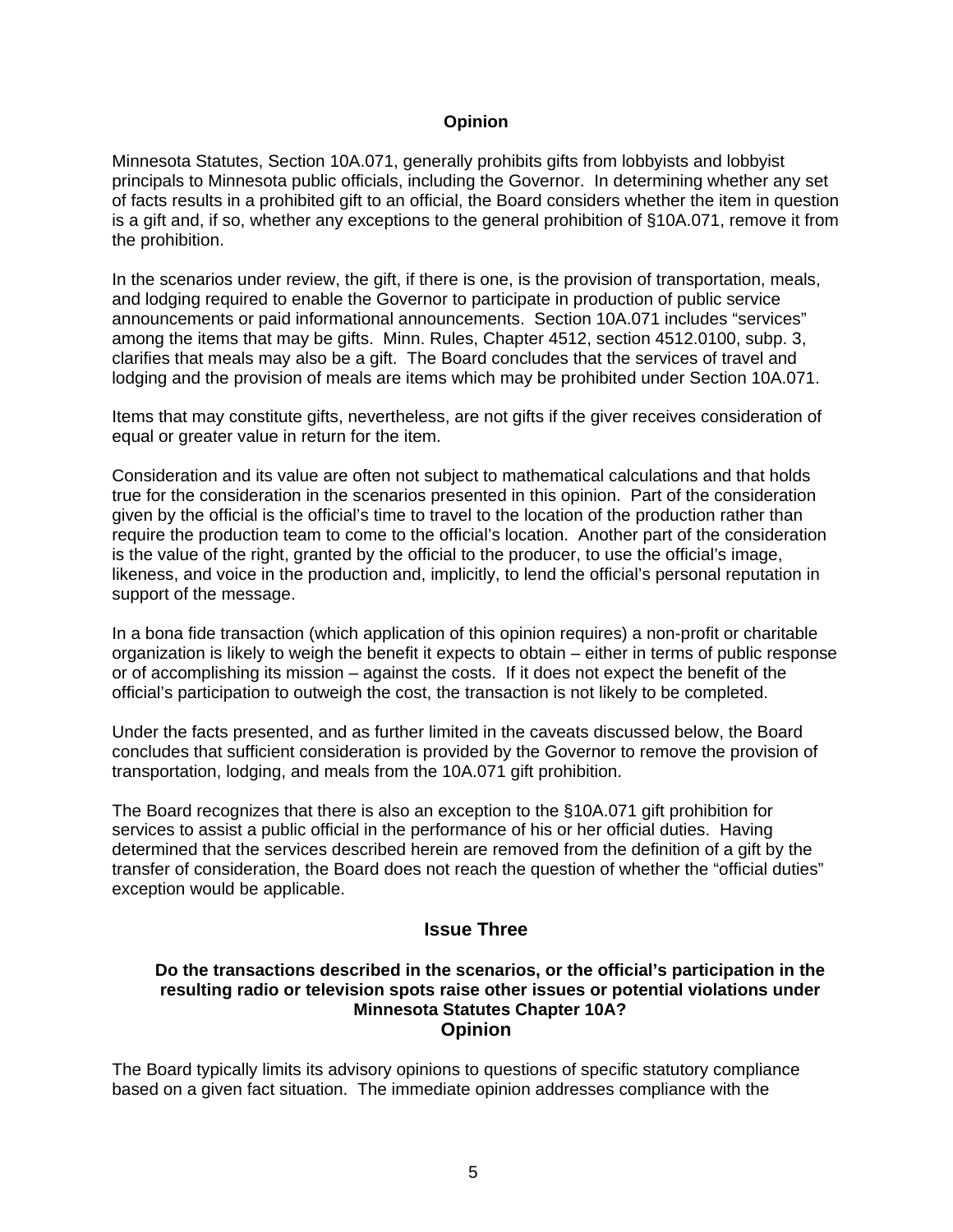#### **Issue Three**

Do the transactions described in the scenarios, or the official's participation in the resulting radio or television spots raise other issues or potential violations under Minnesota Statutes Chapter 10A?

#### Opinion

The Board typically limits its advisory opinions to questions of specific statutory compliance based on a given fact situation. The immediate opinion addresses compliance with the campaign finance and gift prohibition provisions of Minnesota Statutes Chapter 10A. The Board does not note any potential violations of those provisions that are not discussed herein.

Neither does the Board note any obvious potential violations of other Chapter 10A provisions with respect to the requester. However a conclusive opinion as to whether such potential violations could occur cannot be made without reference to specific statutory provisions, which would allow the Board to obtain additional facts which may be relevant to those provisions.

This opinion does not consider the effect of any federal law or of any provision of Minnesota statutes other than those found in Chapter 10A.

#### Limitation

As with all advisory opinions issued by the Board, this opinion is strictly limited to the facts specified herein. Any change in the facts could result in a different opinion.

Issued October 29, 2007

Feličia J. Boyd, Chair Campaign Finance and Public Disclosure Board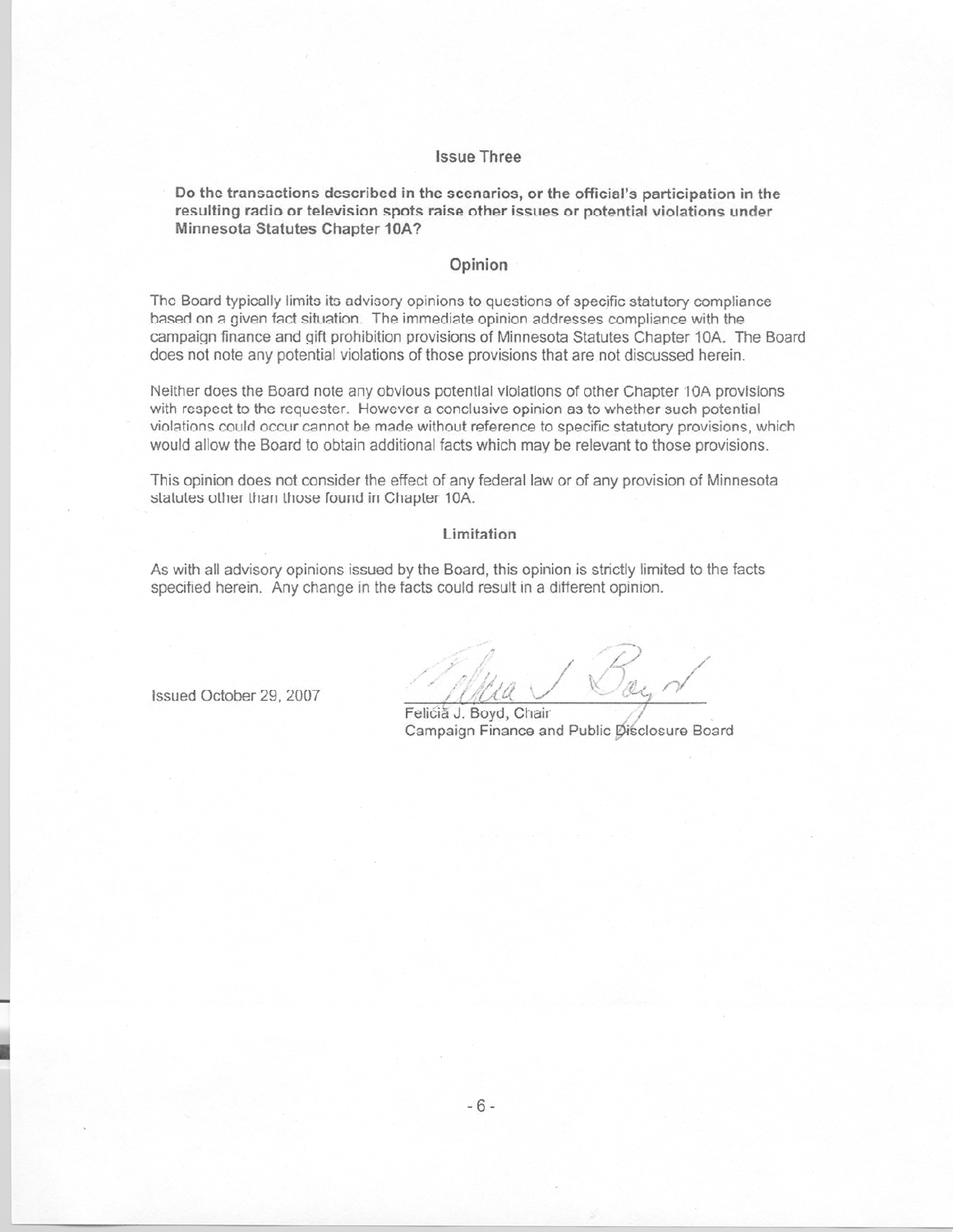## **Cited Statutes and Rules**

#### **10A.01 DEFINITIONS.**

. . .

Subd. 4. **Approved expenditure**. "Approved expenditure" means an expenditure made on behalf of a candidate by an entity other than the principal campaign committee of the candidate, if the expenditure is made with the authorization or expressed or implied consent of, or in cooperation or in concert with, or at the request or suggestion of the candidate, the candidate's principal campaign committee, or the candidate's agent. An approved expenditure is a contribution to that candidate.

. . .

Subd. 9. **Campaign expenditure**. "Campaign expenditure" or "expenditure" means a purchase or payment of money or anything of value, or an advance of credit, made or incurred for the purpose of influencing the nomination or election of a candidate or for the purpose of promoting or defeating a ballot question.

. . .

## **10A.071 CERTAIN GIFTS BY LOBBYISTS AND PRINCIPALS PROHIBITED**.

Subdivision 1. **Definitions**. (a) The definitions in this subdivision apply to this section.

(b) "Gift" means money, real or personal property, a service, a loan, a forbearance or forgiveness of indebtedness, or a promise of future employment, that is given and received without the giver receiving consideration of equal or greater value in return.

(c) "Official" means a public official, an employee of the legislature, or a local official of a metropolitan governmental unit.

Subd. 2. **Prohibition**. A lobbyist or principal may not give a gift or request another to give a gift to an official. An official may not accept a gift from a lobbyist or principal. . . .

#### **Chapter 4512.**

#### **4512.0010 SCOPE.**

This chapter applies to the prohibition of certain gifts pursuant to Minnesota Statutes, section 10A.071.

#### **4512.0100 DEFINITIONS.**

Subpart 1. **Scope**. The definitions in this part apply to this chapter and Minnesota Statutes, section 10A.071. The definitions in chapter 4501 and in Minnesota Statutes, chapter 10A, apply to this chapter.

. . .